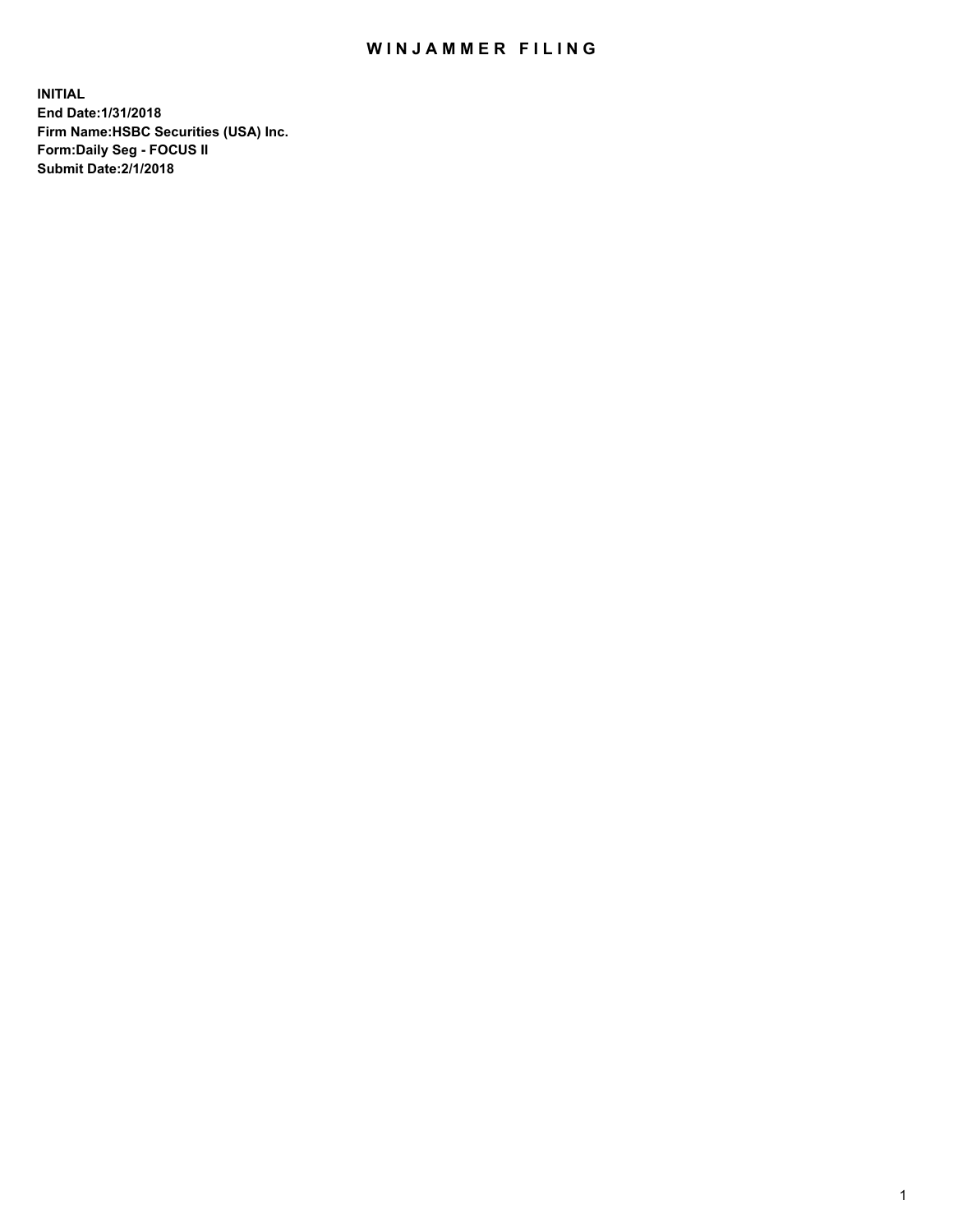## **INITIAL End Date:1/31/2018 Firm Name:HSBC Securities (USA) Inc. Form:Daily Seg - FOCUS II Submit Date:2/1/2018 Daily Segregation - Cover Page**

| Name of Company<br><b>Contact Name</b><br><b>Contact Phone Number</b><br><b>Contact Email Address</b>                                                                                                                                                                                                                         | <b>HSBC Securities (USA) Inc.</b><br><b>Michael Vacca</b><br>212-525-7951<br>michael.vacca@us.hsbc.com |
|-------------------------------------------------------------------------------------------------------------------------------------------------------------------------------------------------------------------------------------------------------------------------------------------------------------------------------|--------------------------------------------------------------------------------------------------------|
| FCM's Customer Segregated Funds Residual Interest Target (choose one):<br>a. Minimum dollar amount: ; or<br>b. Minimum percentage of customer segregated funds required:%; or<br>c. Dollar amount range between: and; or<br>d. Percentage range of customer segregated funds required between: % and %.                       | 98,000,000<br><u>0</u><br><u>00</u><br><u>00</u>                                                       |
| FCM's Customer Secured Amount Funds Residual Interest Target (choose one):<br>a. Minimum dollar amount: ; or<br>b. Minimum percentage of customer secured funds required:%; or<br>c. Dollar amount range between: and; or<br>d. Percentage range of customer secured funds required between: % and %.                         | 25,000,000<br><u>0</u><br><u>00</u><br>00                                                              |
| FCM's Cleared Swaps Customer Collateral Residual Interest Target (choose one):<br>a. Minimum dollar amount: ; or<br>b. Minimum percentage of cleared swaps customer collateral required:%; or<br>c. Dollar amount range between: and; or<br>d. Percentage range of cleared swaps customer collateral required between:% and%. | 122,000,000<br><u>0</u><br><u>00</u><br><u>00</u>                                                      |

Attach supporting documents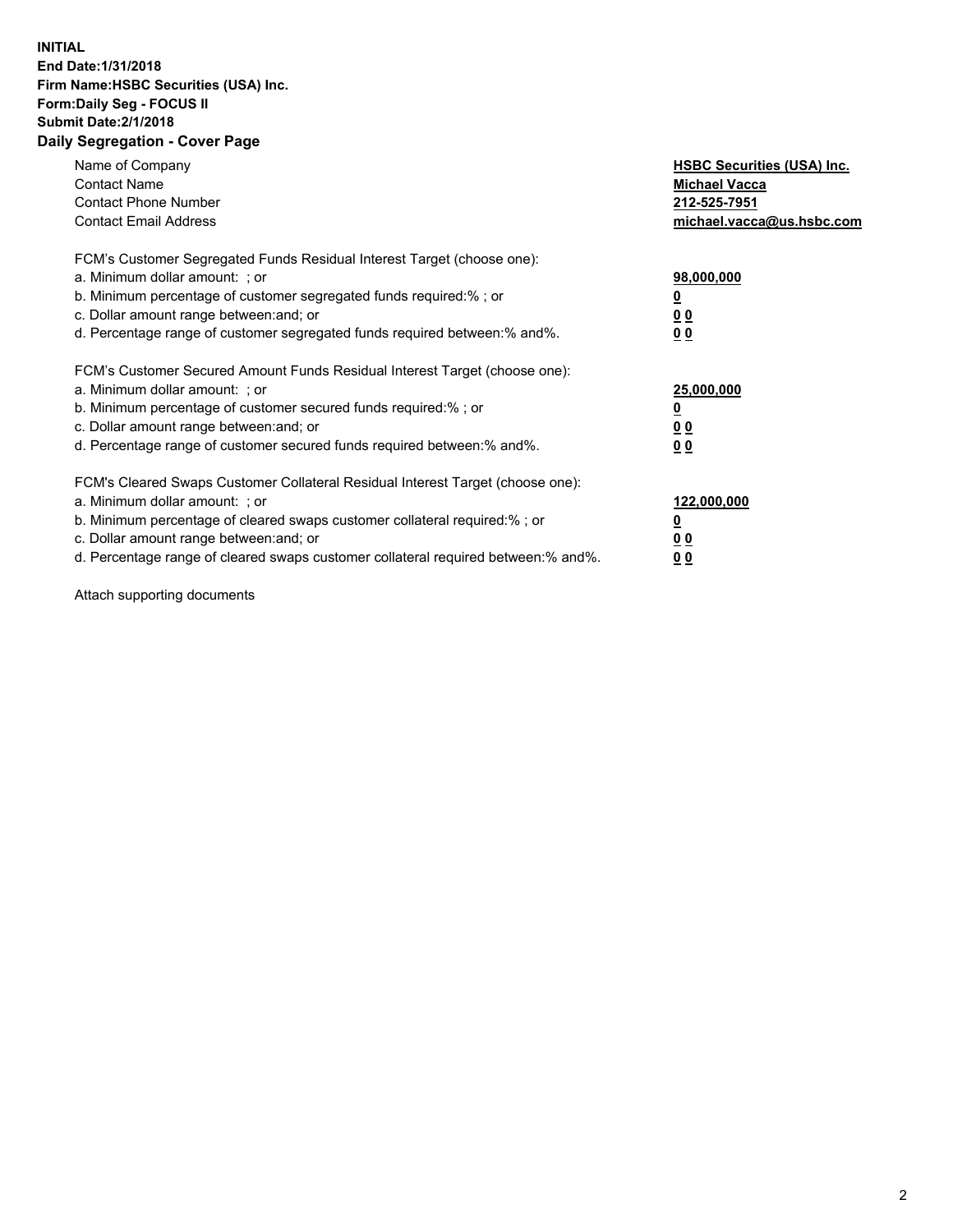**INITIAL End Date:1/31/2018 Firm Name:HSBC Securities (USA) Inc. Form:Daily Seg - FOCUS II Submit Date:2/1/2018 Daily Segregation - Secured Amounts** Foreign Futures and Foreign Options Secured Amounts Amount required to be set aside pursuant to law, rule or regulation of a foreign government or a rule of a self-regulatory organization authorized thereunder **0** [7305] 1. Net ledger balance - Foreign Futures and Foreign Option Trading - All Customers A. Cash **64,366,956** [7315] B. Securities (at market) **95,215,334** [7317] 2. Net unrealized profit (loss) in open futures contracts traded on a foreign board of trade **-24,796,124** [7325] 3. Exchange traded options a. Market value of open option contracts purchased on a foreign board of trade **0** [7335] b. Market value of open contracts granted (sold) on a foreign board of trade **0** [7337] 4. Net equity (deficit) (add lines 1. 2. and 3.) **134,786,166** [7345] 5. Account liquidating to a deficit and account with a debit balances - gross amount **4,535** [7351] Less: amount offset by customer owned securities **0** [7352] **4,535** [7354] 6. Amount required to be set aside as the secured amount - Net Liquidating Equity Method (add lines 4 and 5) **134,790,701** [7355] 7. Greater of amount required to be set aside pursuant to foreign jurisdiction (above) or line 6. **134,790,701** [7360] FUNDS DEPOSITED IN SEPARATE REGULATION 30.7 ACCOUNTS 1. Cash in banks A. Banks located in the United States **43,096,065** [7500] B. Other banks qualified under Regulation 30.7 **0** [7520] **43,096,065** [7530] 2. Securities A. In safekeeping with banks located in the United States **31,962,305** [7540] B. In safekeeping with other banks qualified under Regulation 30.7 **0** [7560] **31,962,305** [7570] 3. Equities with registered futures commission merchants A. Cash **0** [7580] B. Securities **0** [7590] C. Unrealized gain (loss) on open futures contracts **0** [7600] D. Value of long option contracts **0** [7610] E. Value of short option contracts **0** [7615] **0** [7620] 4. Amounts held by clearing organizations of foreign boards of trade A. Cash **0** [7640] B. Securities **0** [7650] C. Amount due to (from) clearing organization - daily variation **0** [7660] D. Value of long option contracts **0** [7670] E. Value of short option contracts **0** [7675] **0** [7680] 5. Amounts held by members of foreign boards of trade A. Cash **61,387,441** [7700] B. Securities **63,253,030** [7710] C. Unrealized gain (loss) on open futures contracts **-24,796,124** [7720] D. Value of long option contracts **0** [7730] E. Value of short option contracts **0** [7735] **99,844,347** [7740] 6. Amounts with other depositories designated by a foreign board of trade **0** [7760] 7. Segregated funds on hand **0** [7765] 8. Total funds in separate section 30.7 accounts **174,902,717** [7770] 9. Excess (deficiency) Set Aside for Secured Amount (subtract line 7 Secured Statement Page 1 from Line 8) **40,112,016** [7380]

10. Management Target Amount for Excess funds in separate section 30.7 accounts **25,000,000** [7780]

11. Excess (deficiency) funds in separate 30.7 accounts over (under) Management Target **15,112,016** [7785]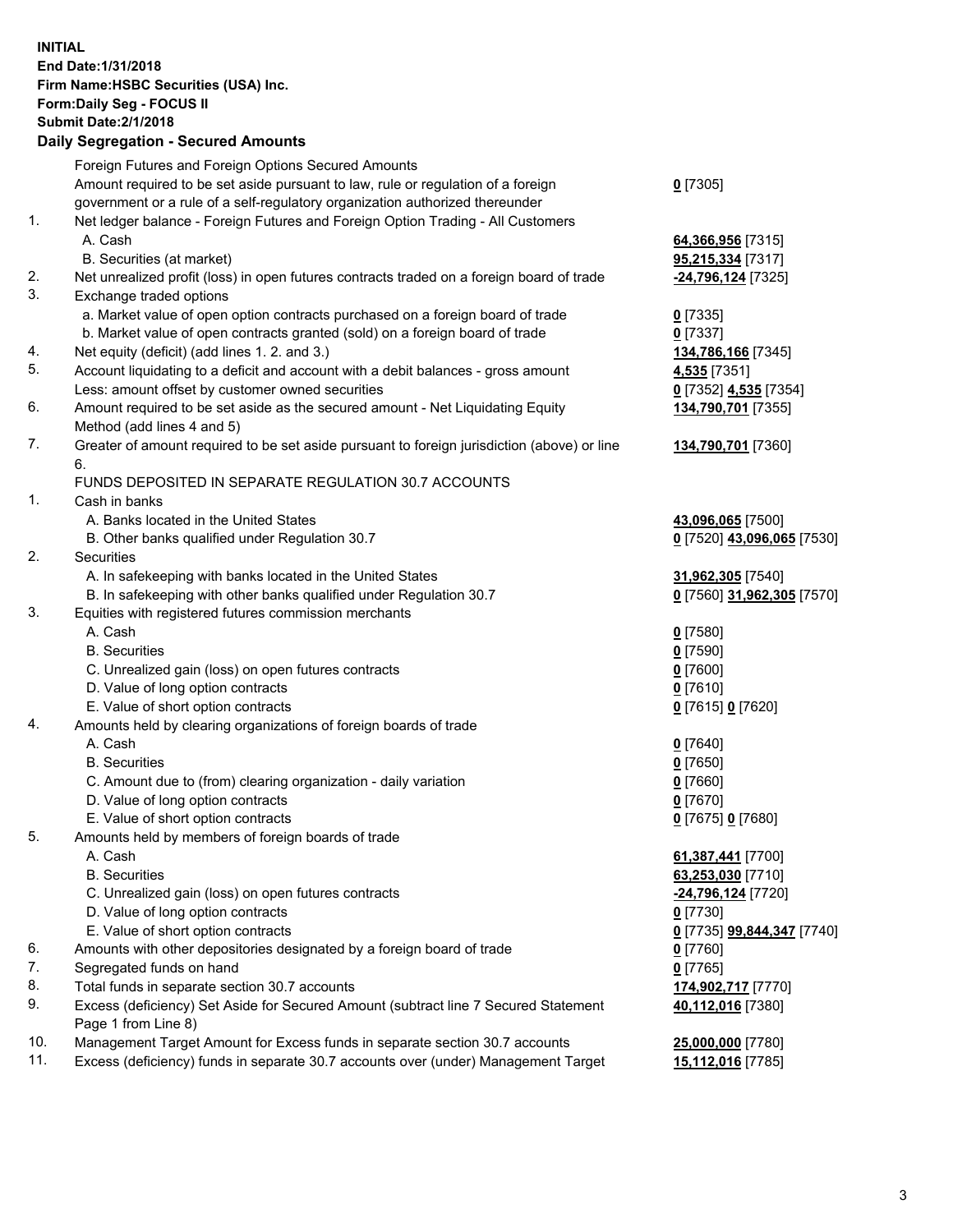| <b>INITIAL</b> | End Date: 1/31/2018<br>Firm Name: HSBC Securities (USA) Inc.<br><b>Form:Daily Seg - FOCUS II</b><br><b>Submit Date: 2/1/2018</b><br>Daily Segregation - Segregation Statement |                            |
|----------------|-------------------------------------------------------------------------------------------------------------------------------------------------------------------------------|----------------------------|
|                |                                                                                                                                                                               |                            |
| 1 <sub>1</sub> | SEGREGATION REQUIREMENTS(Section 4d(2) of the CEAct)                                                                                                                          |                            |
|                | Net ledger balance<br>A. Cash                                                                                                                                                 |                            |
|                |                                                                                                                                                                               | <u>-341,207,359</u> [7010] |
|                | B. Securities (at market)                                                                                                                                                     | 989,921,077 [7020]         |
| 2.<br>3.       | Net unrealized profit (loss) in open futures contracts traded on a contract market                                                                                            | 684,697,966 [7030]         |
|                | Exchange traded options                                                                                                                                                       |                            |
|                | A. Add market value of open option contracts purchased on a contract market                                                                                                   | 107,292,410 [7032]         |
| 4.             | B. Deduct market value of open option contracts granted (sold) on a contract market                                                                                           | <u>-19,199,398</u> [7033]  |
| 5.             | Net equity (deficit) (add lines 1, 2 and 3)<br>Accounts liquidating to a deficit and accounts with                                                                            | 1,421,504,696 [7040]       |
|                | debit balances - gross amount                                                                                                                                                 | 217,182 [7045]             |
|                | Less: amount offset by customer securities                                                                                                                                    | -217,182 [7047] 0 [7050]   |
| 6.             | Amount required to be segregated (add lines 4 and 5)                                                                                                                          | 1,421,504,696 [7060]       |
|                | FUNDS IN SEGREGATED ACCOUNTS                                                                                                                                                  |                            |
| 7.             | Deposited in segregated funds bank accounts                                                                                                                                   |                            |
|                | A. Cash                                                                                                                                                                       | 33,409,084 [7070]          |
|                | B. Securities representing investments of customers' funds (at market)                                                                                                        | $0$ [7080]                 |
|                | C. Securities held for particular customers or option customers in lieu of cash (at                                                                                           | 193,917,803 [7090]         |
|                | market)                                                                                                                                                                       |                            |
| 8.             | Margins on deposit with derivatives clearing organizations of contract markets                                                                                                |                            |
|                | A. Cash                                                                                                                                                                       | 413,330,436 [7100]         |
|                | B. Securities representing investments of customers' funds (at market)                                                                                                        | $0$ [7110]                 |
|                | C. Securities held for particular customers or option customers in lieu of cash (at                                                                                           | 780,078,194 [7120]         |
|                | market)                                                                                                                                                                       |                            |
| 9.             | Net settlement from (to) derivatives clearing organizations of contract markets                                                                                               | 1,624,329 [7130]           |
| 10.            | Exchange traded options                                                                                                                                                       |                            |
|                | A. Value of open long option contracts                                                                                                                                        | 107,292,410 [7132]         |
|                | B. Value of open short option contracts                                                                                                                                       | -19,199,398 [7133]         |
| 11.            | Net equities with other FCMs                                                                                                                                                  |                            |
|                | A. Net liquidating equity                                                                                                                                                     | 4,680,363 [7140]           |
|                | B. Securities representing investments of customers' funds (at market)                                                                                                        | $0$ [7160]                 |
|                | C. Securities held for particular customers or option customers in lieu of cash (at                                                                                           | $0$ [7170]                 |
|                | market)                                                                                                                                                                       |                            |
| 12.            | Segregated funds on hand                                                                                                                                                      | 15,925,080 [7150]          |
| 13.            | Total amount in segregation (add lines 7 through 12)                                                                                                                          | 1,531,058,301 [7180]       |
| 14.            | Excess (deficiency) funds in segregation (subtract line 6 from line 13)                                                                                                       | 109,553,605 [7190]         |
| 15.            | Management Target Amount for Excess funds in segregation                                                                                                                      | 98,000,000 [7194]          |

16. Excess (deficiency) funds in segregation over (under) Management Target Amount Excess

**<u>98,000,000</u> [7194]**<br><mark>11,553,605</mark> [7198]